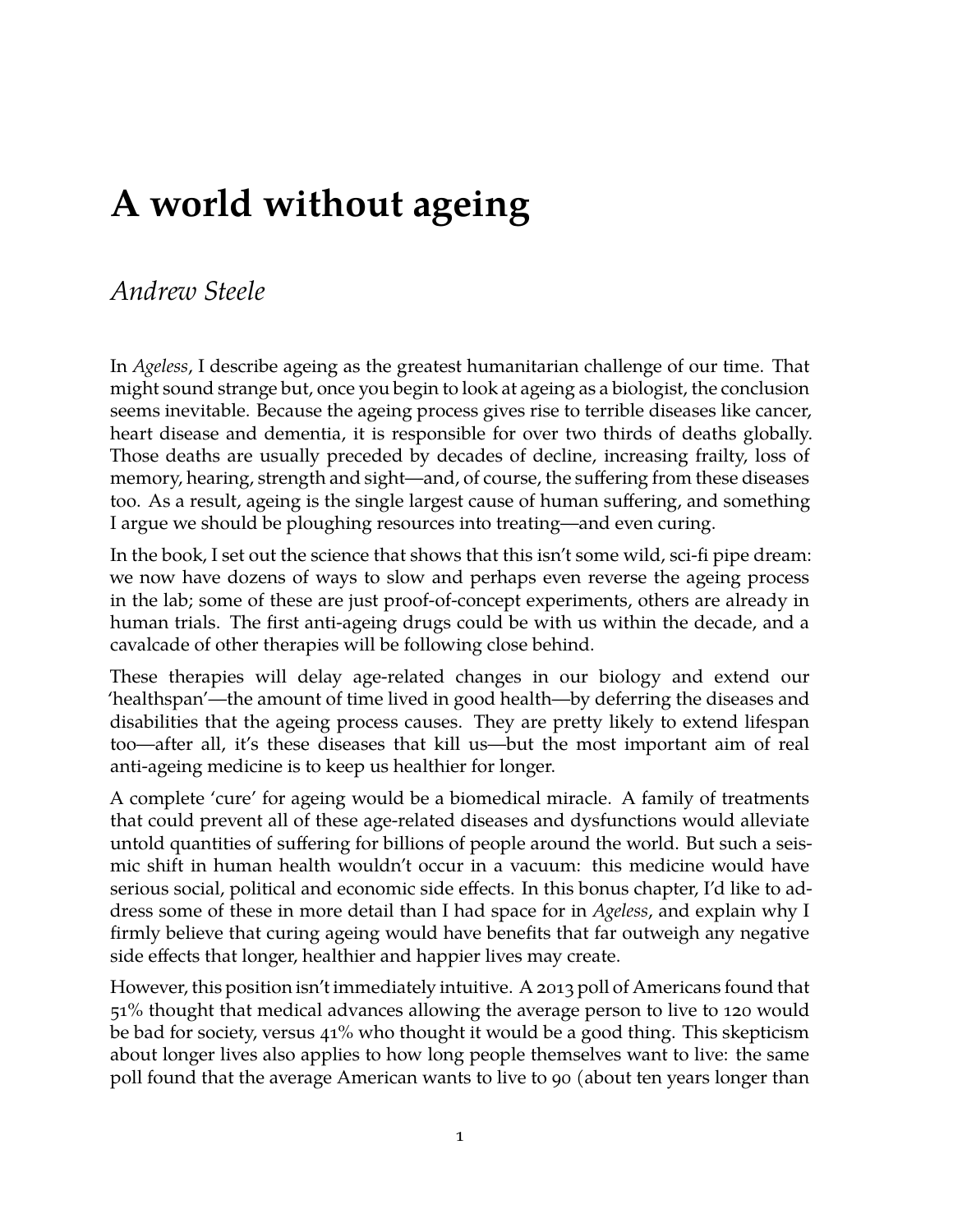current US life expectancy), while just 4% wanted to live beyond 120. Everyone wants to have a good long life, of course, but few want to survive to 150, which they probably see as either sci-fi weirdness, involving five decades of total decrepitude, or both. There's also the fact that, put on the spot in a survey, people don't want to seem crazy; this is one interpretation of another finding, that only 38% of people say they want life extension for themselves, while 68% think that 'most people' would want it. Is this an admission that it's desirable, but *I'm* not one of those vain individuals who wants to live longer? (If so, I'd like to remind respondents that there's nothing vain about not wanting to get dementia or heart disease.)

It would be fascinating to know how people might respond to these questions if given a short primer on the science of ageing before answering. As you'll know if you've read *Ageless*, every time we extend lifespan, we also extend healthspan. Whether we are studying the effects of dietary restriction in rats, 'senolytic' drugs that kill senescent cells in mice, or we are examining the genes of 150-day-old worms or 100-year-old people to learn the secrets of longevity hidden in their DNA, we typically find that their extra years of life are in good health. There's some evidence suggesting that knowing this fact could make a significant difference in people's opinions: another study asked how long respondents would want to live if guaranteed physical and mental health— 80% said 120 or longer, and almost half hoped for an indefinite lifespan under such circumstances.

However, even if people are persuaded to find an indefinite lifespan desirable personally, my experience talking to people about ageing suggests that many would still think it puts us at risk of disaster globally. The first question most people ask when I tell them I've written a book about ageing isn't about biology, or what they can do to optimise their health—it's 'wouldn't that cause a population disaster?' There are often several more questions about the ethics of living longer before I get asked about the science. This is completely understandable—curing ageing would transform our societies, our planet and what it means to be human. There's a lot to discuss, and I want to convince you that curing ageing would have benefits that far outstrip its costs.

There are a few general arguments that apply to many of the ethical conundrums thrown up by curing ageing. The first is to ask ourselves why, in a particular case, should ageing biology be different to other kinds of medical research? Whether it's Alzheimer's research or finding new ways to combat malaria, most biomedical science aims to make people healthier, usually with the side effect of longer lives. The goals of biogerontology are no different—and yet no-one asks cancer researchers at dinner parties whether their new way to treat childhood leukaemia might lead to overpopulation. 'Curing ageing' sounds weird at first, but we're already living longer, healthier lives thanks to improving lifestyles and advances in medicine—anti-ageing treatments would just be an extension of progress already underway.<sup>[1](#page-1-0)</sup>

<span id="page-1-0"></span><sup>1</sup>You might wonder whether the converse is true, and we should actually be considering the effect of childhood cancer research on population, and other wider, ethical questions. The strict answer is that we probably should—but I think the conclusions would be the same as I'll lay out for ageing biology, and such research is very worthwhile.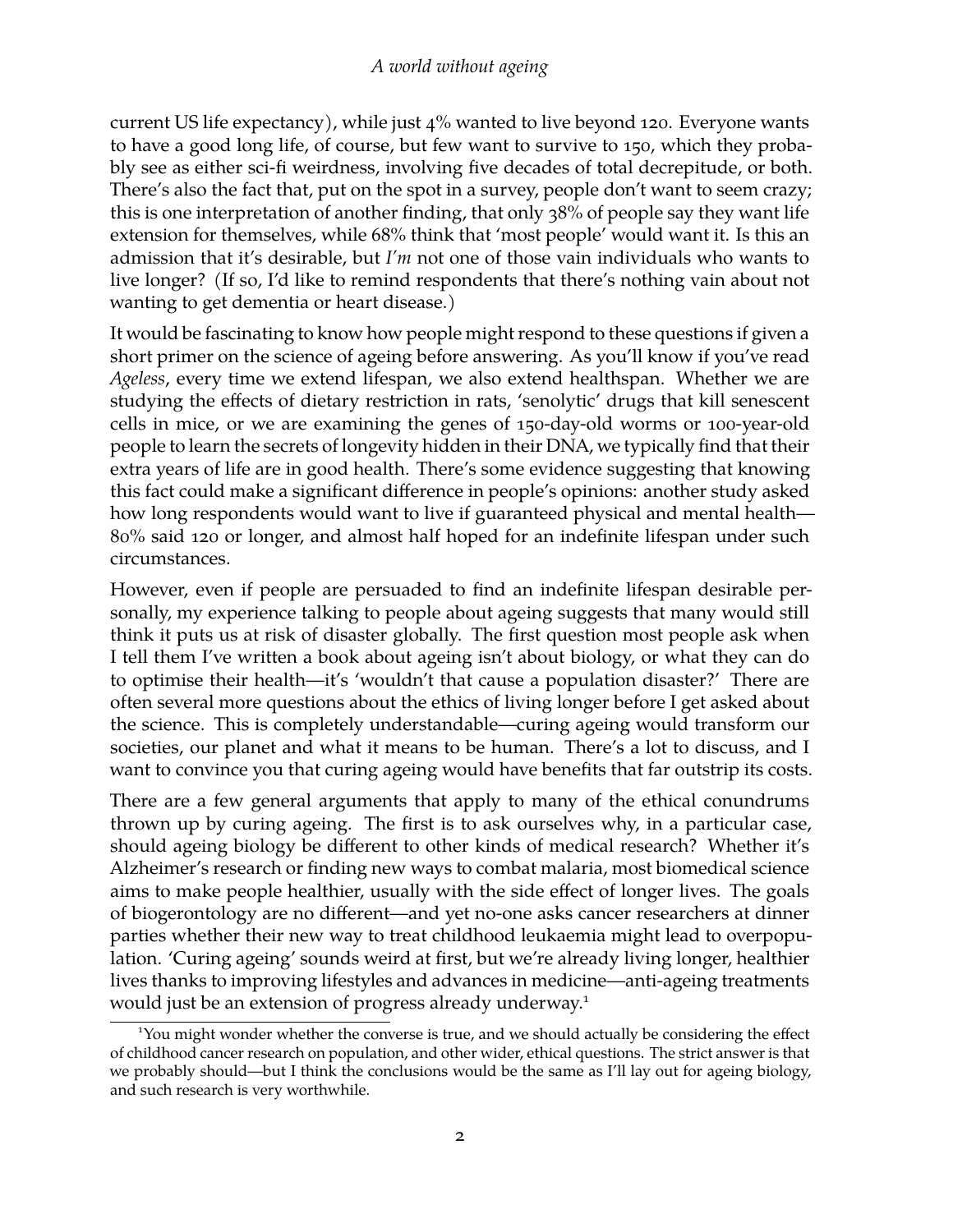It's also worth comparing ageing biology to medical advances from other periods in history. If it was the 19th century and I'd written a book about treating infectious diseases, would critics have argued that cholera and tuberculosis were 'just a natural part of being alive', or worried that people would get bored with life expectancies longer than 40 years? From our healthier, happier vantage point in the 21st century, any such objections seem absurd. It seems likely that people in a post-ageing society of the 24th century would think the same of the arguments against treating ageing that are made today.

The second general approach to ethical concerns is to try reversing the question: if we lived in a society where there was no ageing, and one of these issues raised its head, would you invent ageing to solve it? Take the concern that a booming population would put stress on our ecosystem. Would we create ageing, and condemn billions of people to decades of frailty and decline, to reduce our impact on the planet? Similarly, would causing 100,000 deaths a day (the current global toll of the ageing process) be a proportionate response to end the potential tyranny of an immortal dictator or to alleviate unequal access to anti-ageing treatments? I think, examined this way around, the answer in each case is clearly not—and that means that the reverse, arguing to maintain ageing to perhaps alleviate these issues, is equally clearly the wrong approach.

Thirdly, ask if the particular problem of living longer will need to be dealt with anyway. I discuss the politically fraught debate around raising pension ages in Chapter 1 of *Ageless*—and conclude that it will need to happen even if we were to freeze medical technology at contemporary levels. We are already living too long for pensions to be economically sustainable at current retirement ages. In the UK, these date back to the 1920s, when life expectancy was 23 years lower than it is today. A cure for ageing might alter or intensify some challenges of living longer, like this one, but, in many cases, we are already on the cusp of crisis.

Finally, it's worth bearing in mind that any changes in lifespan will happen very slowly. Even if we cured ageing next week, we wouldn't have many 200-year-olds walking around for at least another century, simply because it will take our current oldest people 100 years to get there. Even in the most extreme scenario of a cure being developed and rolled out globally in an instant, we'll still have plenty of time to adapt to any new normal. In a more plausible, gradual scenario, the challenges of increasing life expectancy will move slowly enough that we'll have plenty of time to get ahead of them.

I think those approaches help reframe the issue, but you'd be forgiven if you aren't yet entirely convinced. For the rest of this chapter, I'll examine specific challenges in depth, and lay out why I believe they're often not as daunting as they first appear. In most cases, we'll consider the effects of the most extreme case—a complete cure for ageing. If a complete cure doesn't cause insurmountable problems, then the more likely outcome of gradually adding more healthy years (or decades) to our current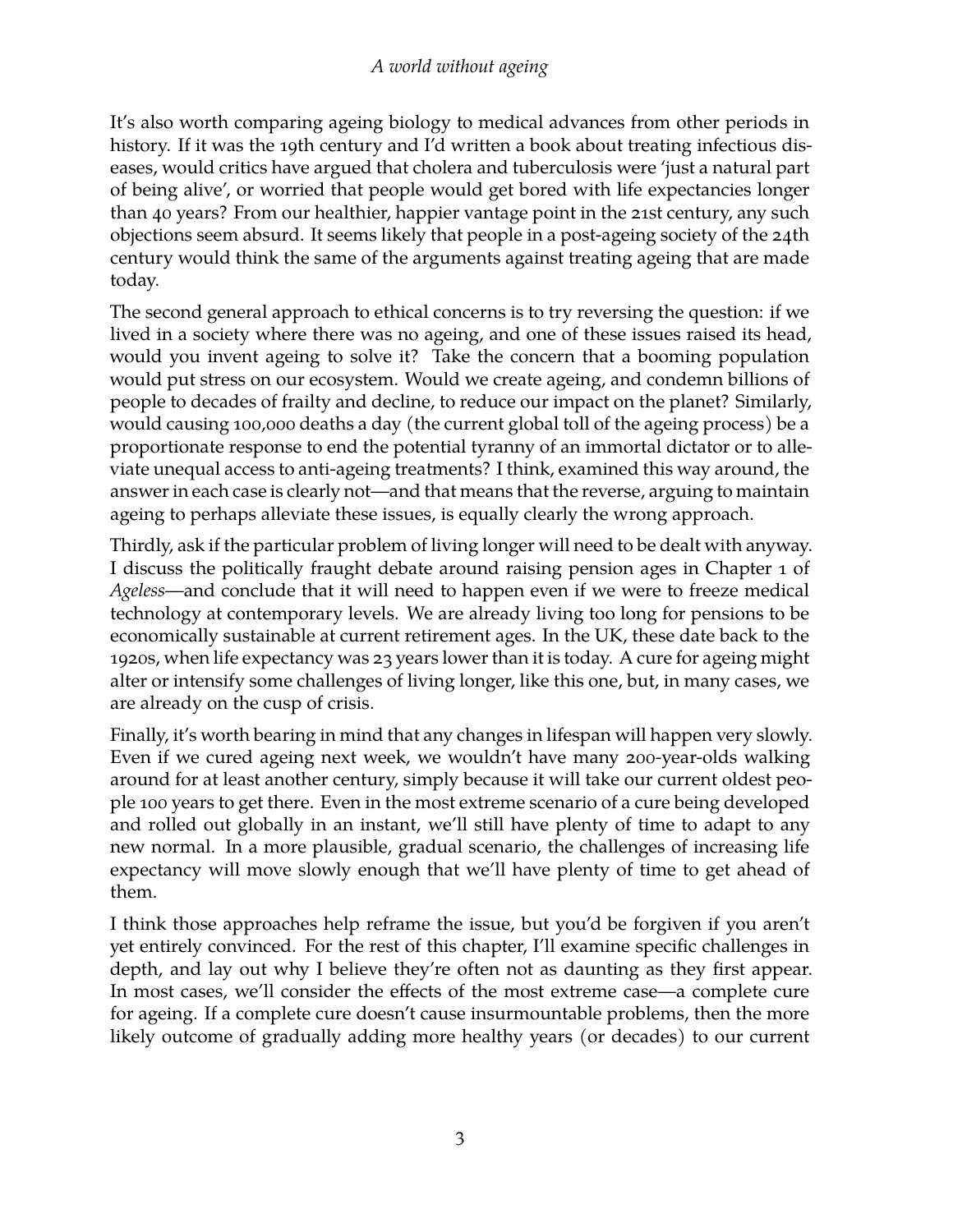lifespans shouldn't either.<sup>[2](#page-3-0)</sup>

Let's start with the most common concern, and I think the most serious: population growth. This is often referred to as 'overpopulation', and my first problem with this is the word itself. Overpopulation suggests that our concern is too many people, when actually the issue is the amount of resources we use. Already at current population levels we're putting huge pressure on the climate, land, water and ecosystems and, yes, more people will put more pressure.

My first response is that addressing this is something we desperately need to do anyway. We are already outside the 'carrying capacity' of the Earth, and we need to scale back our impact on it to avoid disaster. Not only that, but use of our resources is shared incredibly unequally: the richest 10% of people are responsible for around half of global carbon dioxide emissions (and the rich world bears significantly more responsibility than this, if you take into account the historical emissions on which our current wealth was built). The same is true of land use, resource extraction, pollution and so on: rich countries and rich people have by far the most resource-intensive lifestyles, and place the largest burden on our planet as a result.

This sets us a challenge: if we want to offer the whole world a 'Western' quality of life, we're going to have to work out how to do so with a far lower per capita footprint on the planet, and fast. Continuing improvements in crop yields and clean energy technology will help, but it would be naïve to imagine that this won't require some significant social and economic changes too. These measures would be required even if the population *shrinks*—the rich world alone has a big enough environmental footprint to trash the planet.

Would curing ageing make this substantially harder? We can do some simple calculations with population forecasts to find out. The UN's 'medium variant' prediction estimates that global population will be 9.8 billion in 2050. Let's imagine a complete cure of ageing, by 2025. (This is, of course, ludicrous—not only is the timescale absurd scientifically, but we're assuming instantaneous rollout of whatever treatments are developed to the entire population.) In this 'worst' case, the population in 2050 would be 11.3 billion—16% larger than had we not defeated ageing.

Is that a lot? I don't think so—I'd happily work 16% harder to solve environmental problems if it meant no more suffering from old age. And, of course, we're likely to have to work rather less hard than that. A study considering a more realistic scenario, that ageing could be cured by 2040, found that the population would be just over ten billion in 2050, and 14.8 billion in 2100. That's high, but it's not ridiculous—and, because there will be more of us, the economy will be larger, and because we'll be healthier, health and social care costs would be lower, freeing up money that used to be spent trying to save people to save the planet.

<span id="page-3-0"></span><sup>2</sup>What this means isn't no death at all—there will still be buses to be hit by, infectious diseases, and even things like cancer and heart attacks, just at much lower rates than today. (Even biologically immortal creatures ultimately die.)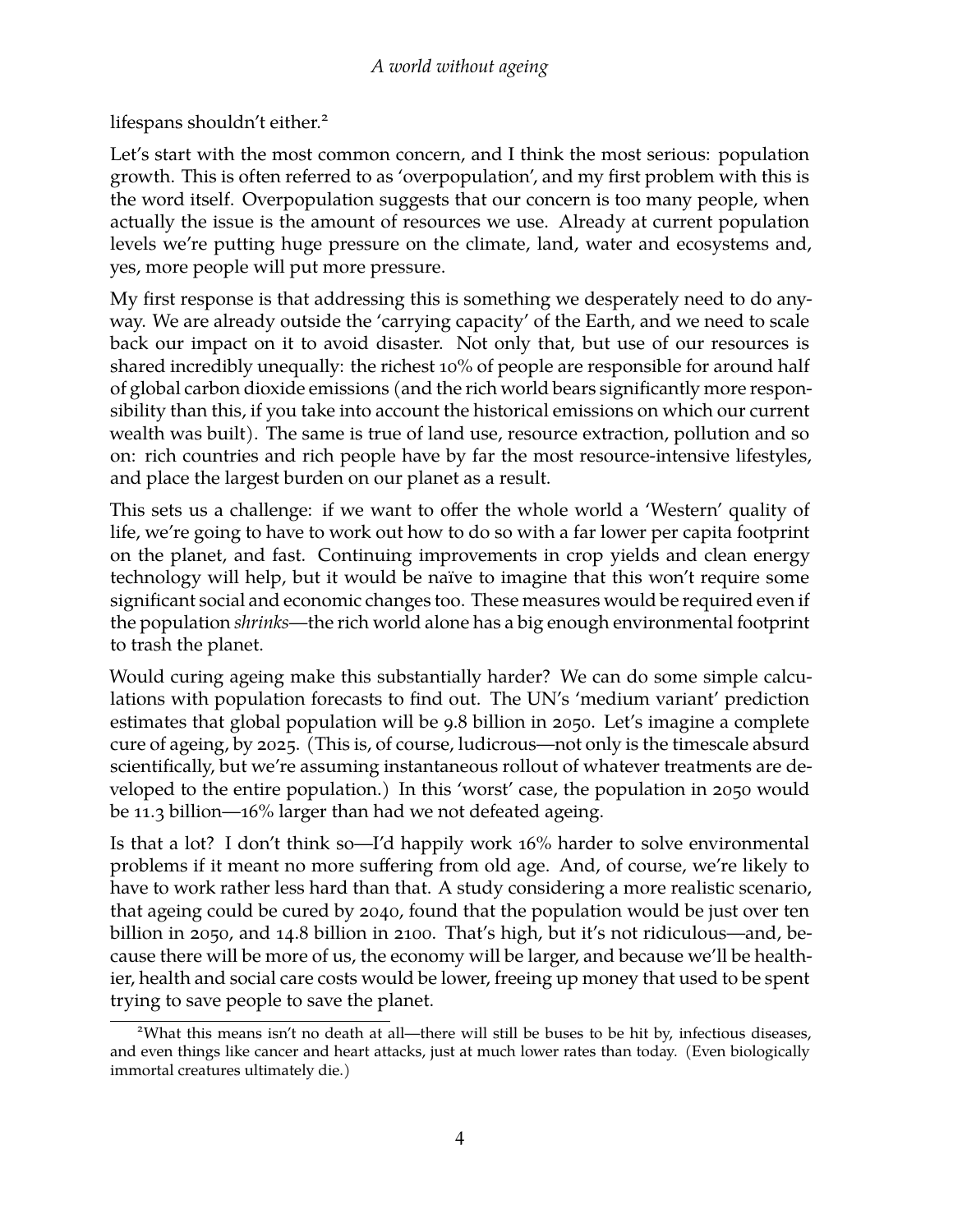If you're still worried about the risk of too many people, there is a far less cruel method to curb human numbers than letting people die of old age—reducing birth rates. This is something which is already happening naturally, thanks to what's known as the demographic transition: a global shift from high birth and death rates to both being low. As death rates fall, especially child mortality, women tend to have fewer children. Chapter 1 of *Ageless* discusses the rapid reductions in death rates around the world, leading to dramatic increases in life expectancy.

The world fertility rate has plummeted in recent decades, from 5.0 in 1950 to 2.4 children per woman today—only slightly above replacement levels. As countries get richer, women tend to both reduce the number of children they have, and have them later: in the UK, a woman is now more likely to give birth aged over 40 than under 20. Currently, about half of the global population lives in countries with fertility rates below replacement levels. If not for migration, their populations would be in long-term decline. For example, the average fertility across the EU is 1.5—and every single EU member state comes in below 2.0. Better education and job prospects for women, reductions in child mortality and increased wealth all reduce birth rates—a far more palatable way to slow global population growth than letting old people suffer and die.

Ultimately, treating ageing should also extend the time when women can have children—potentially indefinitely. In this scenario, it seems likely that the existing trend of women deferring pregnancy would continue. Having a child is disruptive to a woman's career, or whatever her plans are in her 20s and 30s, and the burden of child rearing continues to fall disproportionately on women despite improvements in shared parental leave and pay. If there's no rush biologically, why not wait another few years? At a minimum, this should delay population growth, buying us time to solve environmental issues. Whether it would mean fewer children overall (perhaps because fewer people ever get around to having them without the time pressure) or more (simply because lives are much longer) is much harder to say. What's certain is that alleviating reproductive ageing would give women flexibility that is currently denied to them biologically. I'd go so far as to argue that treating ageing should be characterised as a feminist issue.

Because birth rates have such a large effect on future population, uncertainties about the future trajectory of fertility causes population estimates to be highly uncertain: the UN's high and low variants suggest that the population in 2100 could vary by four or five billion either way, just by slightly varying birth rate. Another prominent population model from the Institute for Health Metrics and Evaluation suggests that the global population will peak somewhere around mid-century and drop back to roughly current levels by 2100 under many scenarios.<sup>[3](#page-4-0)</sup> Indeed, many serious demographers

<span id="page-4-0"></span><sup>&</sup>lt;sup>3</sup>It's actually quite fascinating how uninterested these highly respected population models are in the future trajectory of life expectancy. While modelling various scenarios for birth rates, both assume that life expectancy increases will slow down substantially—an assumption that has been repeatedly proved wrong in the past, and which could be entirely upended by successes in medicines for ageing.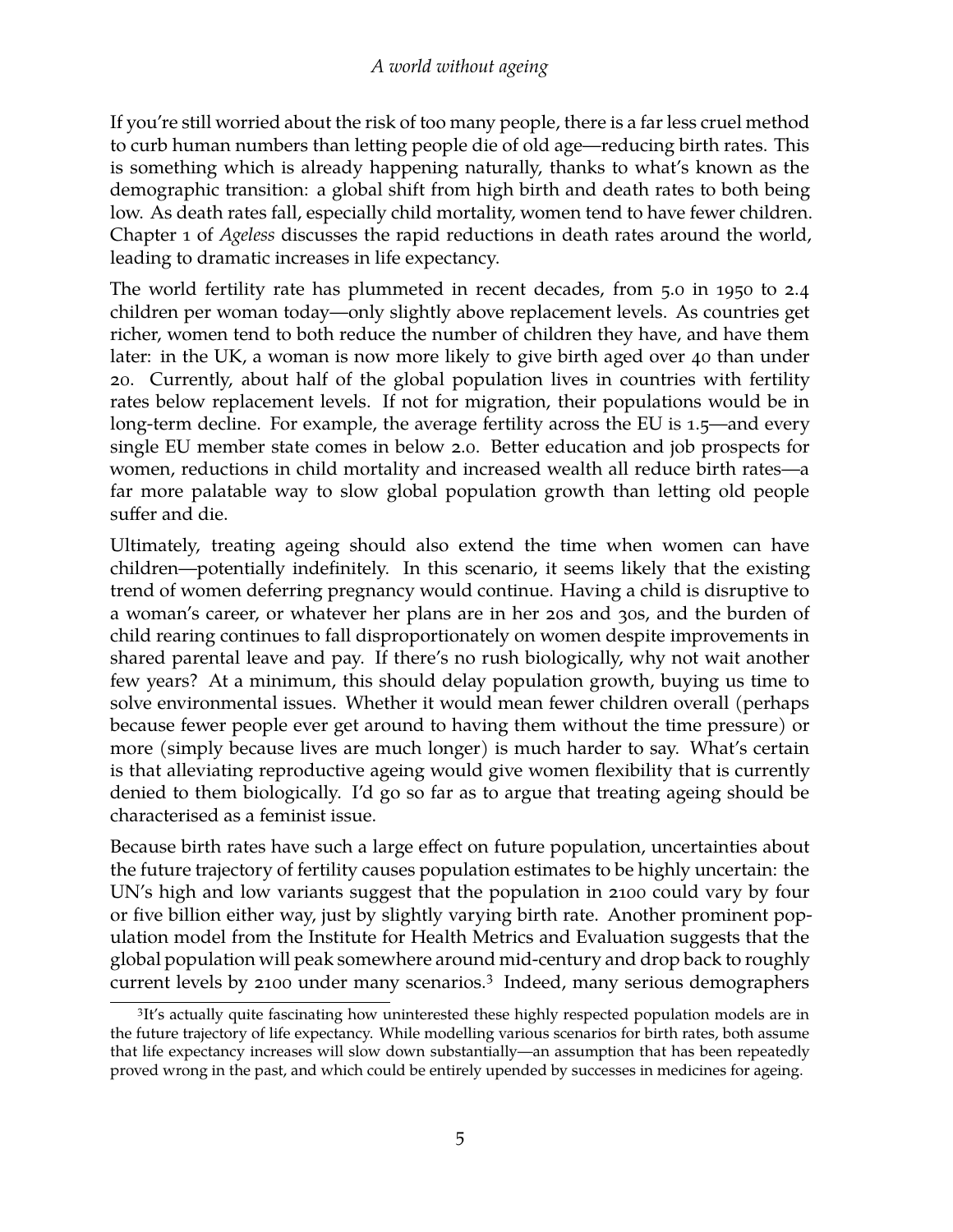are worrying about *under*population. Thus, if you're feeling really optimistic, an excellent scenario might be that rapid improvements in wealth, education and equality in low-income countries lead to a collapse in birth rates, and significant medical advances against ageing save us from an underpopulation crisis by keeping people alive and healthy for longer. In a less optimistic scenario, having fewer children remains a better option than letting people age to death just to make space for new people.

Finally, a larger population isn't necessarily a bad thing. Having more people on Earth would have intrinsic benefits that are often overlooked. More people mean more potential for happiness and human flourishing. A larger population means more great artists, musicians and scientists, and more people to appreciate their works. The acceleration of human progress simply by more of us working towards our common goals means that our civilisation could advance further and faster, and more people would be alive to benefit. (The study of questions like these is known as 'population ethics.') Even with the environmental challenges, which we're going to have to solve anyway, more people could well be a good thing overall depending on your ethical outlook.

Probably the second most common concern about treatments for ageing is inequality of access. Could anti-ageing pills, and especially more advanced and expensive treatments like gene or stem cell therapies, only be available to the rich? Depending on the cost, this could mean just those of us in high-income countries increase our lifespan, leaving poorer nations in the dust—or creating a dystopian cabal of immortal billionaires.

The first thing to note is that these two most popular objections to ageing research are mutually exclusive—if only a handful of super-wealthy people get to enjoy these therapies, then curing ageing cannot also precipitate a population crisis.[4](#page-5-0)

Nonetheless, even if wild inequality would defuse the population bomb, there are good ethical reasons to hope that anti-ageing medicine is available more widely. How likely is this to happen?

First off, it's quite normal for all kinds of goods to be used by rich people in rich countries before being accessible globally. This is already true of medicines from basic vaccines and antibiotics to cutting-edge cancer drugs: while the former are now avail-able in most parts of the world,<sup>[5](#page-5-1)</sup> expensive new treatments for cancer are unlikely to be found in clinics in the developing world any time soon. There is good reason to campaign for wider access to advanced treatments and to pursue research into neglected health problems which are particularly found in poorer countries—but bashing biogerontology doesn't advance either agenda.

<span id="page-5-0"></span><sup>4</sup>Holding multiple contradictory, pessimistic beliefs simultaneously is something to guard against in general when considering the future—one of my favourite examples is pessimism that one's generation will never retire coupled with the belief that robots will take all of the jobs.

<span id="page-5-1"></span><sup>&</sup>lt;sup>5</sup>The global vaccination rate for diphtheria, tetanus and pertussis was 85% in 2019, and diseases from hepatitis B to measles boasted rates over 70%. Unfortunately, coronavirus will have impacted on these figures—rich countries are hoarding covid vaccines, and the pandemic has hit other vaccine programmes too—but the picture is still substantially rosier than many of us imagine.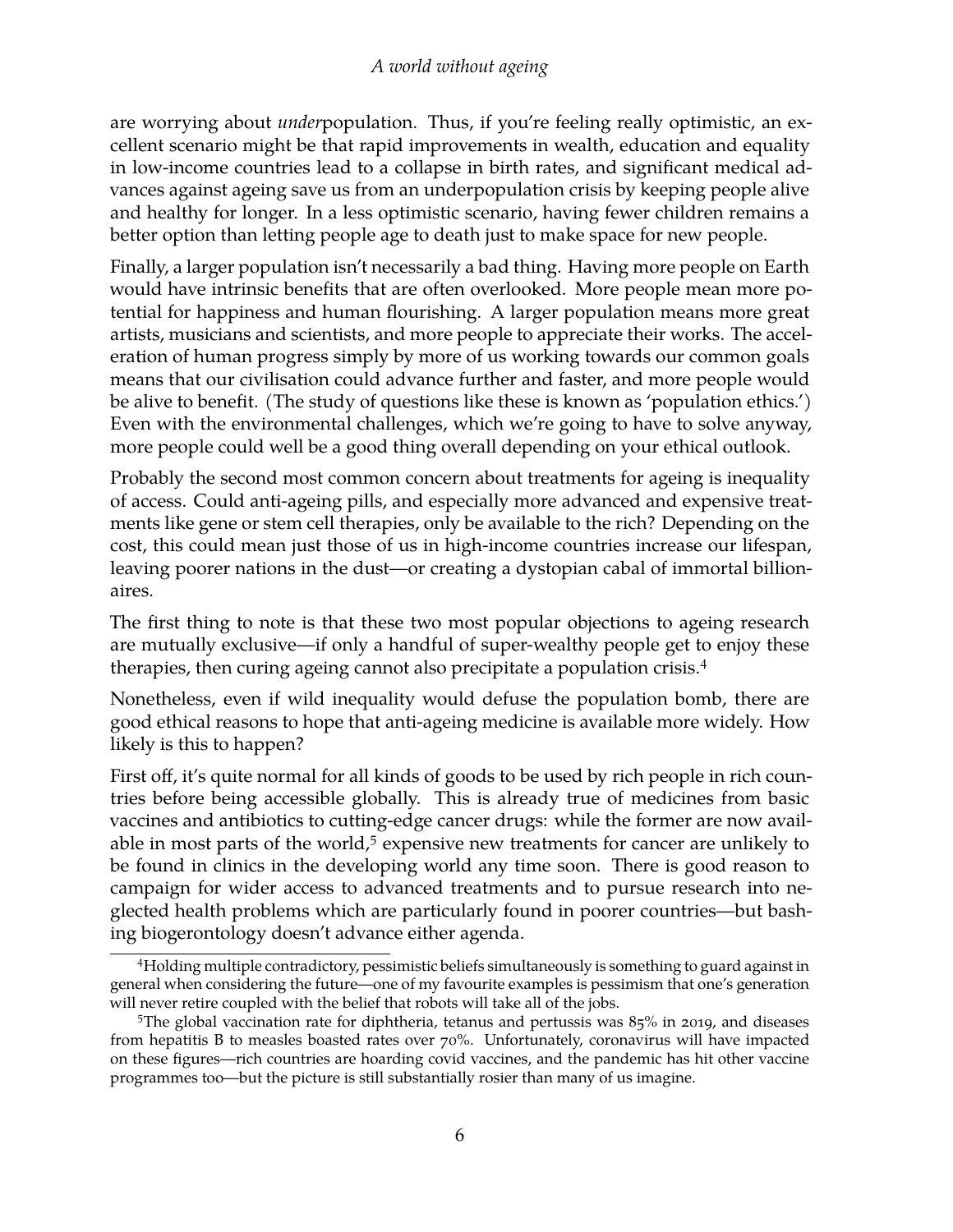Thankfully, this process of wider distribution of medicines is helped along both by rising global wealth and most drugs getting cheaper over time. Drug prices are partly governed by the system of patents, which gives companies exclusive rights to produce a particular drug or product for a period before allowing others to manufacture and sell it. Patents last twenty years, with a few caveats, meaning that pharmaceutical companies have a limited time to recoup their research costs; this is one reason why new drugs and treatments are often so expensive initially. Once they go off-patent and 'generic' versions can be produced, prices usually fall significantly.

It's also worth considering how expensive these treatments could actually be. Drugs which can be mass-produced as tablets are often very cheap to manufacture metformin and off-patent statins, for example, cost cents per dose. The bigger worry is more complex therapies, which can cost far more than this. For example, a cancer treatment known as CAR-T cell immunotherapy has recently been making headlines for seeming to entirely eradicate blood cancers in some patients—and for costing almost \$500,000 per course. If treatments this expensive were needed on, say, an annual basis, it would be fair to surmise that only the mega-rich could afford them.

However, costs at this level are unlikely to continue. Firstly, the actual manufacturing cost of the therapy—which involves extracting a patient's immune cells, genetically modifying them, and reinfusing them back into the patient again—is probably 'only' a five-figure sum, rather than six. The full price incorporates recouping research and development costs by the drug company, profit, and a premium thanks to the largely private US healthcare system—the NHS in the UK has also started offering this treatment, paying an undisclosed sum per course which is less than the US sticker price.

The five-figure cost of CAR-T cell therapy comes because the procedure is still entirely manual, almost artisanal: highly-trained technicians, one literally watching over the other's shoulder to double-check how many drops of chemicals they are adding to cells in a flask. (These stringent standards are applied because there's a very high bar for safety and consistency for products destined to be used in people.) The therapy is brand new, taking its first baby steps outside the research lab environment where it was developed—if it turns out that the applicability of this kind of cell therapy is broader than the few cancers it's been tried on so far, it is inconceivable that manufacturing costs will remain this high. This process is crying out for automation, which will make the therapy both far cheaper, and probably more consistent too.

CAR-T therapy and its ilk sit at the pinnacles of both expense and complexity nothing discussed in *Ageless* is more involved than taking out cells, modifying them, and putting them back again afterwards. If these therapies cost tens of thousands while at the bleeding edge, I'm optimistic: it suggests that even the priciest treatments should cost thousands rather than millions. Therapies against ageing are also likely to be assisted by tremendous economies of scale. Because the market is literally everyone, rather than sufferers of a specific kind of cancer, there is both a greater impetus to optimise mass production, and a much larger population over which to recoup up-front costs. Naturally there is potential for some therapy not yet even on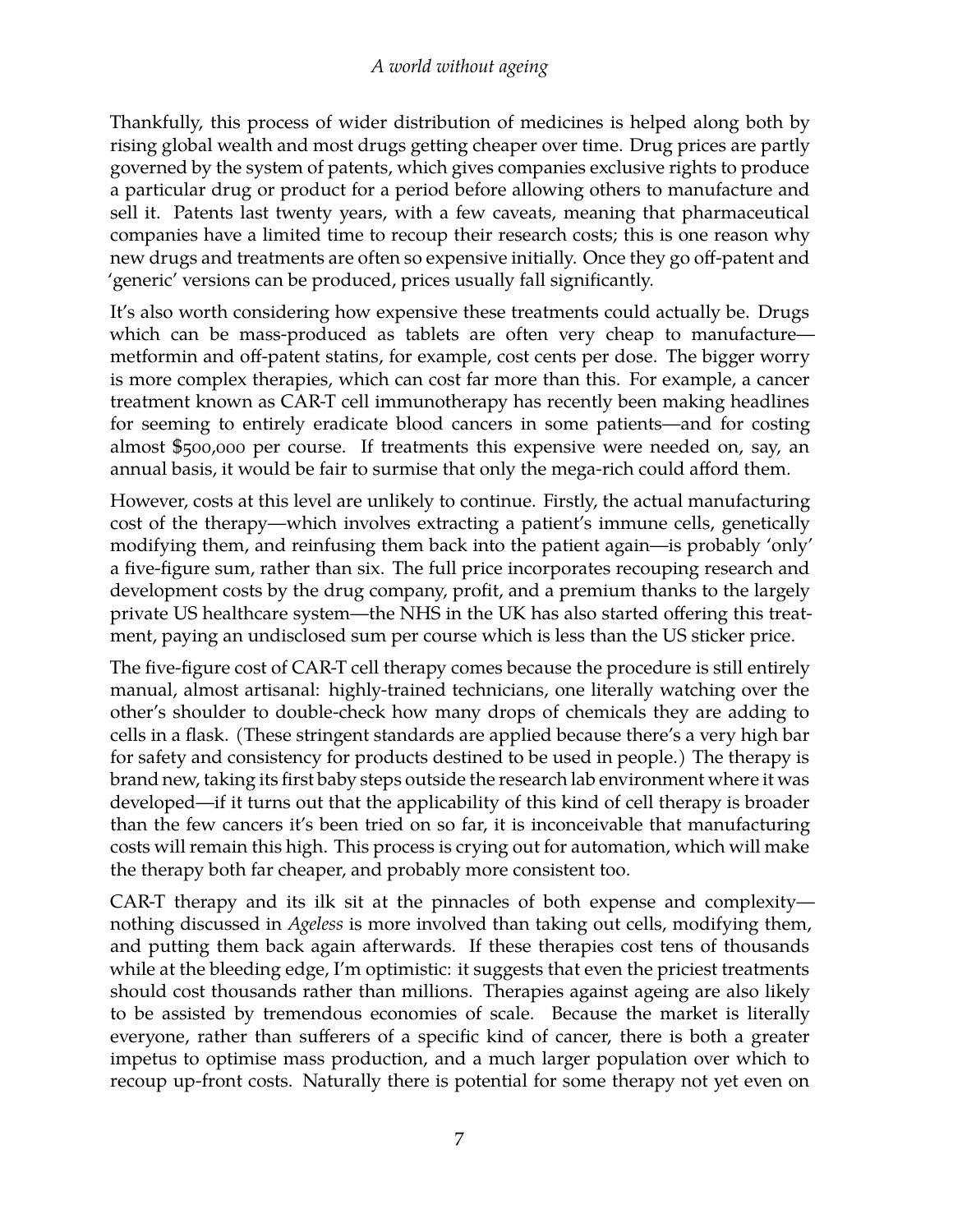the drawing board to be more expensive than we can conceive today—but calling off ageing research thanks to a hypothetical risk of ludicrously pricey treatments seems premature.

The other factor (which we've already mentioned) is that treating ageing will mean there's quite a bit more money to go around. The current cost of dementia, which includes health and social care, plus indirect costs of the sufferers being forced to give up work, or friends and relatives reducing their working hours to help take care of them, is estimated to be over \$1 trillion worldwide, rising to \$2 trillion by 2030. And dementia is just one of dozens of age-related conditions. Alleviating even a fraction of the economic burden of these diseases would free up tens or hundreds of billions of dollars a year to cover the cost of the anti-ageing treatments that helped eliminate them. This also provides the incentive for governments to ensure these treatments are available to more than just the mega-wealthy—savings on healthcare costs and the benefits to the wider economy of keeping people healthy, active, working and spending will pay back the cost of their treatments.

There's also a reasonable case to be made that tackling ageing medically could help the world's poorest. Global life expectancy is over 70 years, which means that most people in most countries will grow old enough to experience the diseases and dysfunctions of old age. Over half of dementia sufferers live in low- or middle-income countries—a figure that is projected to increase to two thirds by 2050, totalling 90 million people. And again, these are the figures for just one age-related disease.

These poorer countries' healthcare systems simply lack the money and the infrastructure to deal with their ageing populations. We've been victims of our own success at improving global health: poorer countries around the world have had the good fortune to improve lifespans by rapidly rolling out cheap, successful interventions for 'easy' health issues, like infectious disease. Along with vaccines and antibiotics, one of the greatest triumphs in global health is basically salty, sugary water to rehydrate children with diarrhoea: this costs almost nothing, and is thought to have saved around 70 million lives. However, innovations like this mean that life expectancy gains have outpaced economic growth: these countries are now dealing with a booming cohort of older people, but without the cash to cope with the burden of expensive chronic diseases.

In high-income countries, life expectancy averages 81 years, and spending on healthcare averages over \$5000 per person per year. Globally, most people live in middleincome countries, which have an average life expectancy of 72—but an average GDP per capita of…\$5000 per year. Healthcare at the level familiar in rich nations is, therefore, obviously untenable. This is an oversimplification (for example, labour costs are lower in poorer countries, which means doctors and nurses are cheaper), but it gives a sense of the scale of the problem: it will take decades of economic growth to solve it the old-fashioned way. Even more so than the rich world, poorer nations could benefit from treatments for ageing to avert a looming crisis in their healthcare systems—and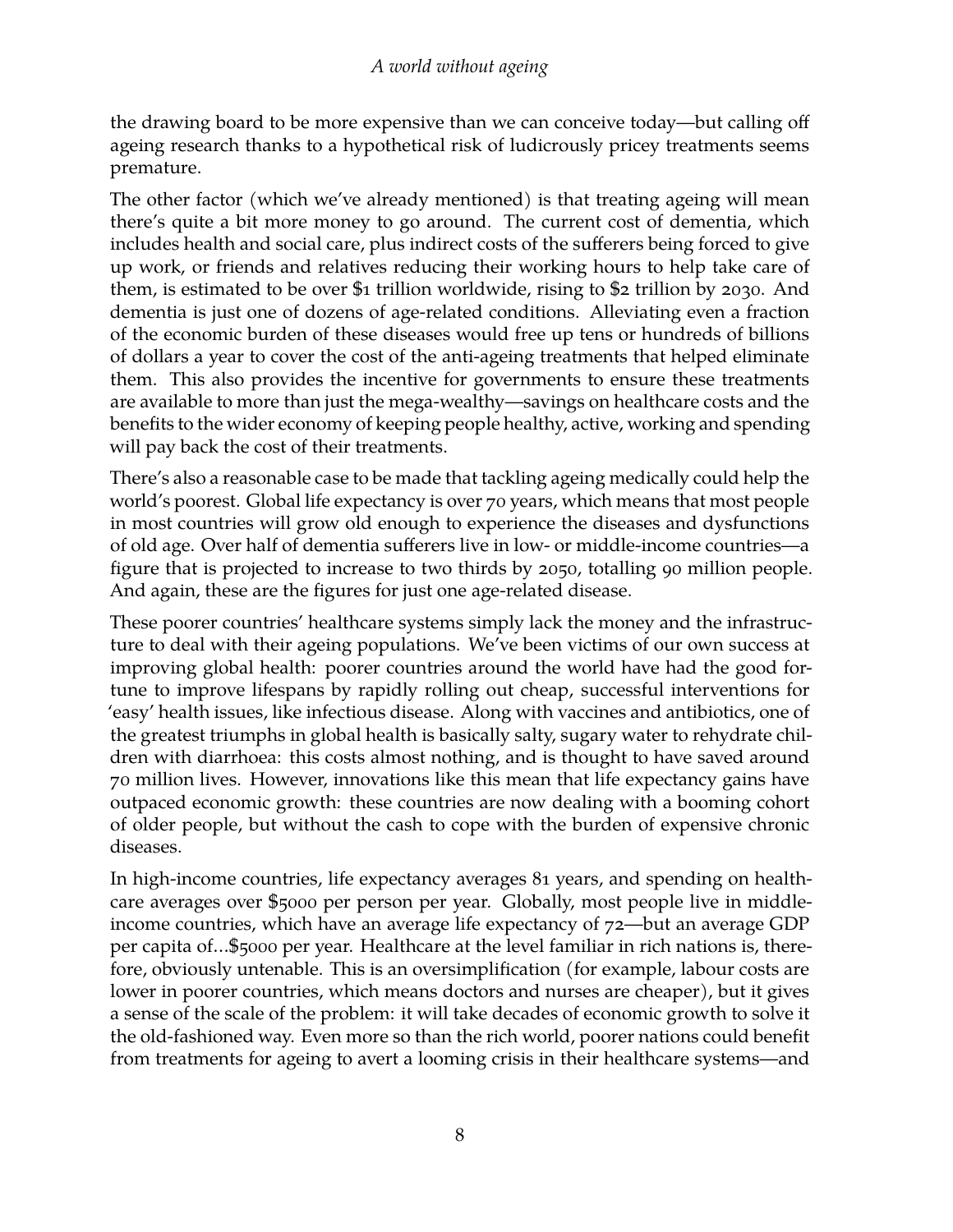it will be the moral duty of the rich world to ensure universal access.<sup>[6](#page-8-0)</sup>

Finally, it's also possible to use treatments for ageing to address within-country inequalities. Headline life expectancies of 80-plus years in the rich world mask huge variations between regions within those countries, driven in large part by socioeconomic factors. While the interaction between poverty and health is incredibly complex, the end result from a biological perspective is that the less wealthy essentially age faster than the better-off. Higher rates of smoking, alcohol consumption, obesity, inactivity and so on, driven by a constellation of social factors, cause the same biological changes as accelerated ageing. This means that ensuring wide access to treatments for ageing would be a valuable adjunct to other policies aimed at reducing inequality.

Having examined the objections to treating ageing that deal with data—population growth and unequal access—it's time to turn to those that are more political and philosophical in nature. Would treating or curing ageing change what it means to be human, or change societies and governments in ways that numerical predictions fail to capture?

One common worry is perpetual totalitarianism—in a world without ageing, wouldn't dictators live forever? Of course, the answer is that, technically, yes, they could. However, the data suggest that this wouldn't be as much of a problem as it sounds. If you look at causes of death for dictators, they are one of a handful of groups for whom ageing doesn't top the list. Far more common is being killed by a peer who fancies the top job, or dying in a military coup. In fact, one calculation suggested that completely curing ageing would only add 3.6 years to a dictator's life expectancy. Aspiring autocrats in a post-ageing world would be well advised to seek a safer line of work.

The immortal dictator is one of the ethical objections that sounds most ridiculous when considered in reverse: in an ageless world, would you invent ageing to solve this problem? Even the nastiest rulers rarely exact as much suffering on their people as the ageing process. And it's not entirely obvious that death from ageing would topple a totalitarian regime, even if it gets rid of the individual leader. Removing totalitarian governments is genuinely difficult, and ageing is ill-suited to the task.

Worrying about immortal dictators is also a classic example of concentrating on the negative consequences over the positive: why do we focus on despots, rather than on great leaders or artists who could inspire more people for longer, perhaps with even greater works thanks to their additional accumulated experience? What about scientists uncovering new truths about the universe that only become accessible after 100 years mastering their craft? Since there are far more creative people than tyrannical leaders, an ageless society would very likely be far better on balance—and we'd all be around much longer to enjoy it.

Perhaps a greater worry than immortal tyrants is a tyranny of undying ideas. Is it the case, as physicist Max Planck once quipped, that science makes progress funeral by

<span id="page-8-0"></span> $6$ Thankfully, ageing is a slower-moving problem than vaccines in a pandemic, giving us more time to ramp up both production and advocacy to reduce the risk of rich nations hoarding the drugs.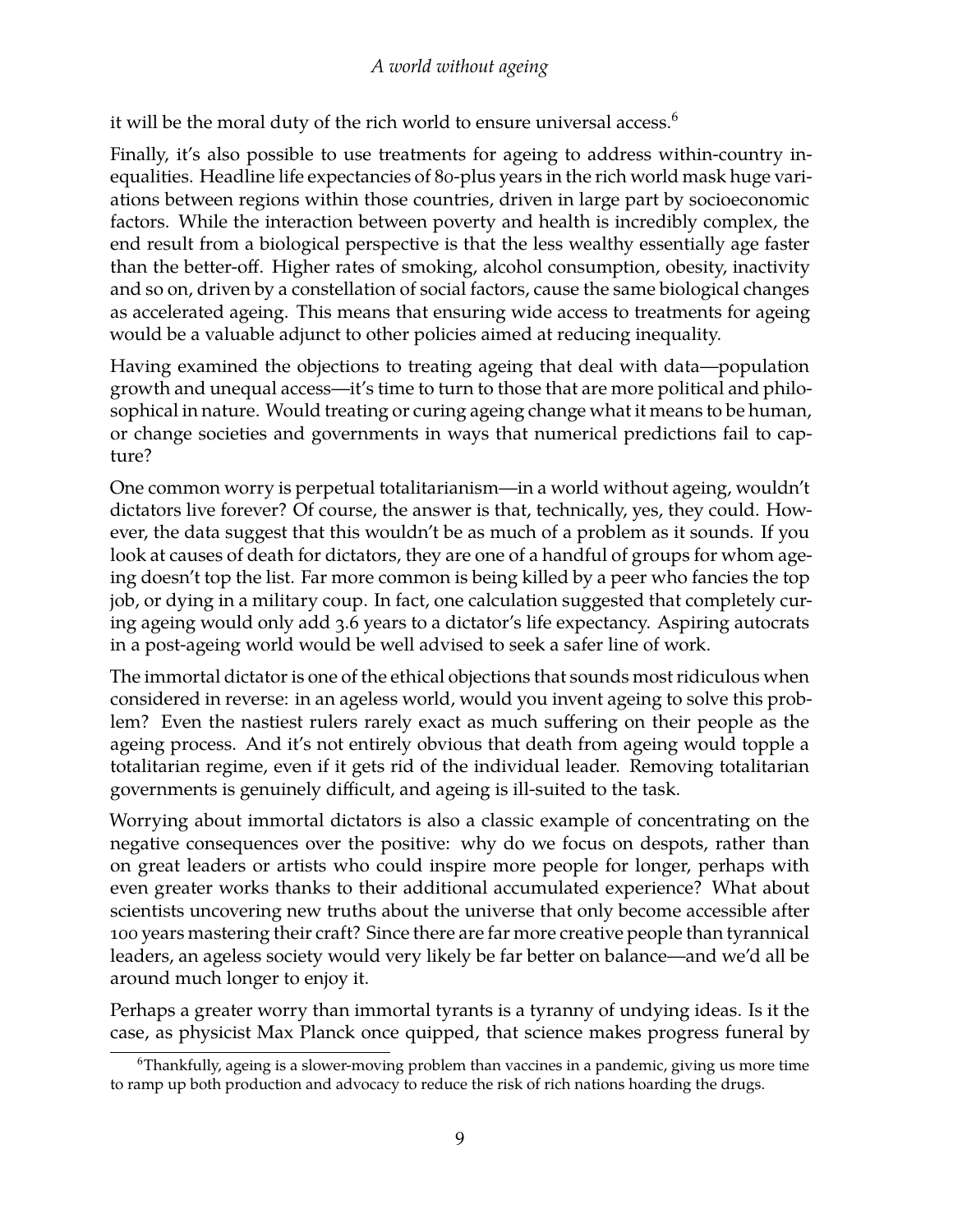funeral?[7](#page-9-0) Do new ideas (and perhaps not just in science) ultimately triumph not by convincing the old guard, but by allowing them to die off and be replaced by a new guard unfettered by old ways of thinking?

Sociologists and economists have tried to establish whether deaths really do catalyse scientific progress, with mixed results. In the context of huge paradigm shifts of the sort Planck (as one of the key figures in paradigm-busting quantum mechanics) was presumably referring to, evidence of adherence to the old ways is weak. This is perhaps because, if the new paradigm is more explanatory and provides better results, there is a strong incentive to switch to it, however reticent or nostalgic you may be at first. On the level of more everyday scientific discoveries and turf wars, a clever large-scale analysis of papers and citations of eminent researchers who died prematurely found that their loss left a vacuum that was often filled by outsiders who brought new ideas into the field—but at a cost to the late scientists' collaborators, meaning that overall scientific output was unchanged. It's unclear whether this is a good or a bad thing; whether progress is better served by new ideas or deeper exploration of old ones is complex and probably context-specific.

If indeed this is a problem, in science or more broadly, the most obvious solution is term limits. Just as politicians in democracies are often restricted to serve a particular number of fixed-length terms, so too could other influential jobs come with a timelimited tenure. How long this should be is of course open to debate—but, given that this effect is visible today, the optimal length may be shorter than contemporary academic careers! This is another occasion where considering a cure for ageing illuminates an issue that we perhaps ought to be taking more seriously already.

Progress-by-funeral theory can be broadened to encompass changes in social attitudes and is euphemistically known as 'cohort replacement': change because previous generations with particular views die, leaving behind younger generations with different attitudes. Attempts to discern this effect suggest that it's a bit more complicated than that. Attitudes to homosexuality have improved because of both cohort replacement and increased acceptance within older cohorts. Conversely, the increasing overall acceptance of sex before marriage has been slightly diluted by older people hardening their views against it.

One piece of research looking at support for government spending to combat climate change found that it decreases with age, regardless of whether you were born in the 1920s or the 1970s, and there is little evidence that cohort replacement is driving change in desire for environmental action. Other studies, asking slightly different questions, find conflicting results. Surveys that look for a cohort effect also find large influences from socioeconomic status and education level; as common as generalising about 'Boomers' or 'Millennials' seems to be, our social and political views and behaviours aren't just a product of our birthdate.

<span id="page-9-0"></span><sup>7</sup>This particular pithy formulation is actually down to economist Paul Samuelson—a Nobelmemorial-prizewinning economist rephrasing a Nobel-prizewinning physicist, meaning this quote has quite the pedigree.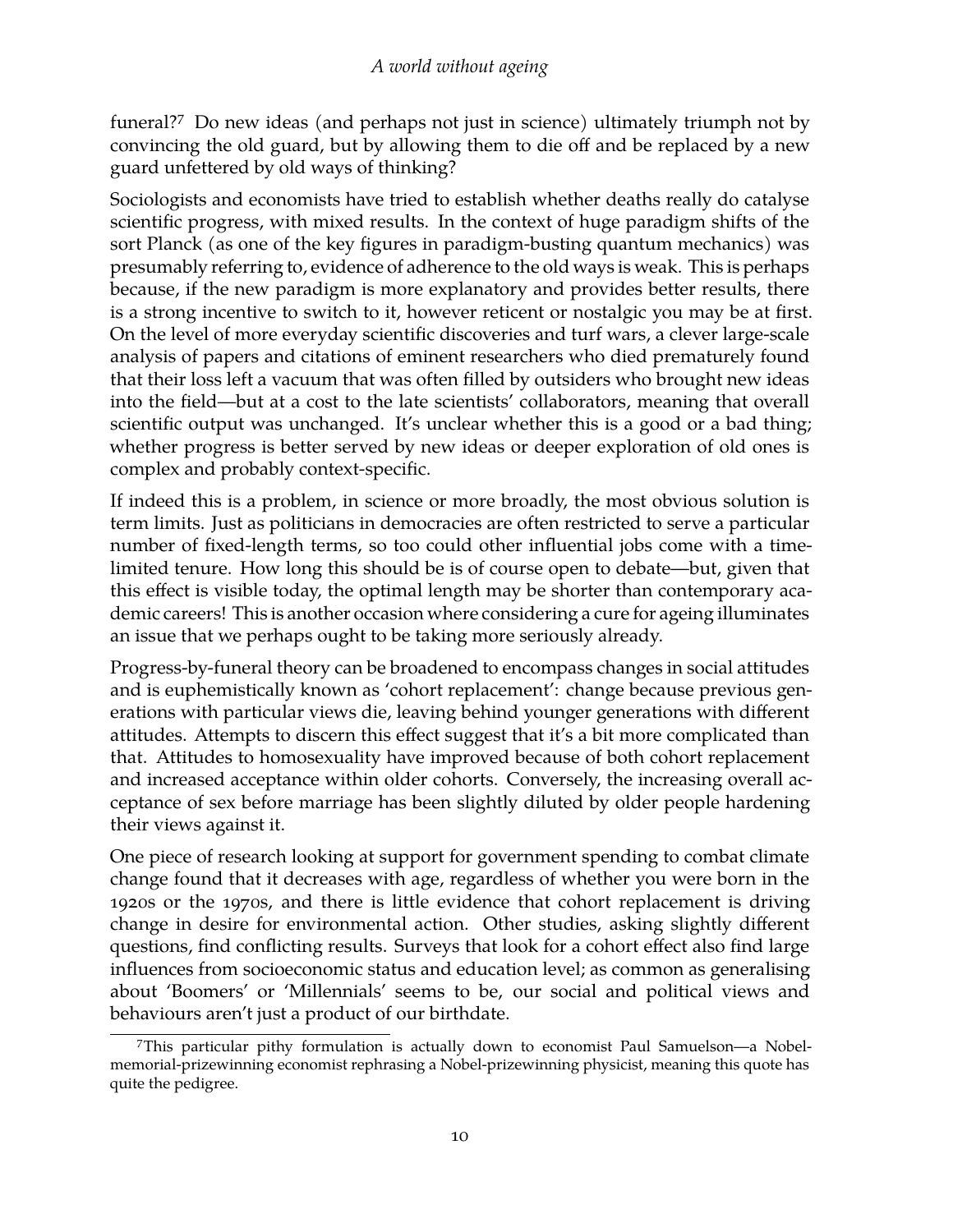Ultimately, a reliance on death to catalyse social change and scientific progress is lazy, takes a dim view of humanity, and probably isn't enough: even if generational differences in views on climate change *were* significant, we can't wait a generation or two before we cut emissions—we have to start now to avoid catastrophe. Whether you care about the climate; equal rights for people of different races, genders and sexualities; research into medicine to tackle ageing; or all of the above, we'd better hope it's possible to win people over with strong arguments, rather than waiting around for younger hearts and minds to take their place.

There is another aspect of this debate to consider. Even if more detailed research somehow established that older people are set in their ways, that would not be a problem in our scenario, since any treatments addressing the biology of ageing will almost inevitably restore our minds to their youthful agility. Ageing of the brain is driven by the same processes as the rest of the body and, as we've seen, lab experiments with ageing treatments on mice often demonstrate an improvement in cognition alongside other changes. Indeed, it doesn't seem too much of a stretch to imagine that a biologically youthful, agile mind combined with a few extra decades of experience could provide the best of both worlds, leading to a better society rather than a worse one.

There are also reasons to believe that curing ageing would make society better in less direct ways, like helping all of us value life itself more than we do at present. If we lived 200 years, what are currently leading causes of death in youth would become the leading causes of death overall. Helping people at risk of suicide and preventing road accidents would take on a new importance: if dying in a car crash at 30 would rob someone of 170 years of life, that would provide a strong incentive to improve vehicle safety, or to encourage people into safer forms of transport. War and murder, too, would become even less tolerable than today as their cost in years of healthy life exploded. This new actuarial calculus could mean the world becomes an ever-safer and more pleasant place to live.

It's also possible that longer life expectancies might lead to less short-term thinking, as we'll all be around to see more of the consequences of long-term problems. This is actually one idea of which I'm sceptical (just to prove I'm not entirely starry-eyed about the prospects of a world without ageing). Individual humans often make decisions that aren't in their own long-term best interests (including many which will impact our health in old age); we are already incentivised to care about such issues by their impact on our children and grandchildren; and long-run wisdom is also handicapped by short-termism inherent in the structures of institutions, from companies designed to please shareholders, to governments with elections spaced every few years. There are lots of reasons to believe that there would be substantial inertia in the time horizon of human decisionmaking. All that said, any impact from curing ageing is likely to be at worst neutral, and could be slightly positive—it would be strange indeed if longer lives made short-termism worse.

On an individual level, people are often concerned about the psychological impacts of vastly extended lives: boredom, how we'd cope with all the memories, and so on.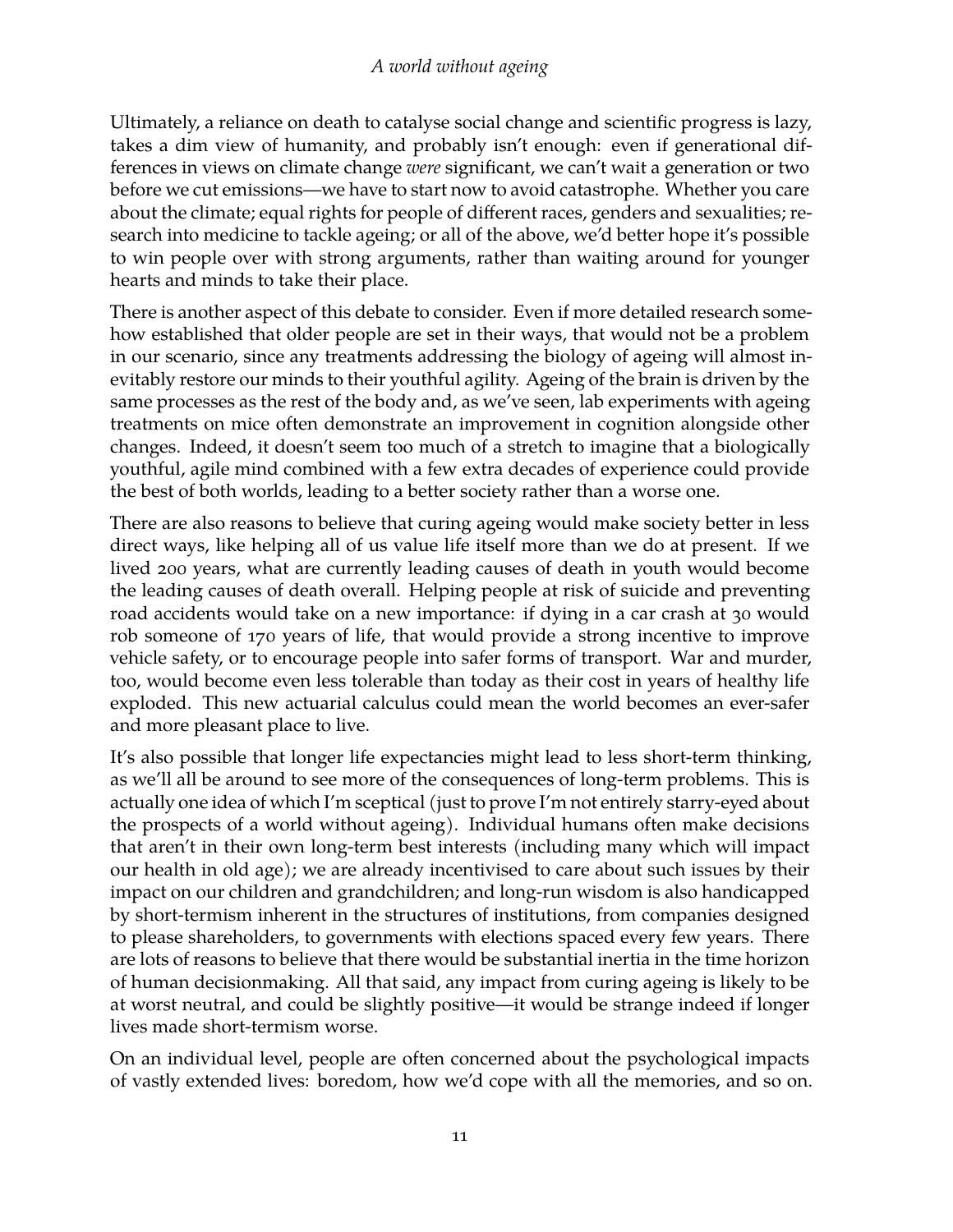These worries enter the realm of pure speculation—the absence of any 200-year-olds to ask means that we simply can't know whether you'd be crushed under the weight of two centuries' worth of wisdom. However, the answer is surely obvious if we reverse the question: in an ageless society, if things were getting a bit tedious for you around the 180-year mark, would you really impose ageing to death on yourself and all your fellows to alleviate it?

Besides, why might someone expect they'd get bored? There are already far more interesting and joyful experiences available on Earth—places to visit, books to read, music to listen to, people to meet—than it is possible to conceive of, let alone actually do in a current lifespan. There are nearly 200 countries in the world—even visiting two a year, you'd be lucky to squeeze them all in. And that assumes that humanity and technology will stand still: what incredible multisensory experiences might brain– computer interfaces enable in the year 2300? How much fun will there be to be had exploring the moons of Jupiter? Unless you somehow get bored with the very essence of being alive itself, it's hard to imagine running out of stuff to do, even if you lived for centuries.

As for memories, it seems unlikely that our brains can actually store hundreds of years' worth of experience at more than a summary level. Given how hazy my memories are of my first day of school, or university, or even work, it's pretty clear to me that my brain is fairly sparing when cutting its highlights reel. I'm more fascinated than terrified to find out what eclectic combination of trivia and major life events I might still remember if I lived to 150, or even 1000—but it seems pretty likely that our brains' ruthless editing would leave enough forgotten to keep us sane.

This kind of speculation also neglects how, by and large, we live our lives day to day. It's not like we never make plans about the future—from booking a holiday months in advance, to dreaming of moving to the country when the kids leave home—but, by and large, we live in the present. Most people don't have a forty-year plan and, if you do, it's worth keeping it provisional so you can adapt to changing circumstances. What if you fall in or out of love, get a job offer you can't refuse, or learn something that changes your whole perspective on life? I suspect that even an indefinite lifespan would be less different to our current one than we think—after all, even though most of us can already look forward to 80-plus years, we rarely consider their full arc all at once.<sup>[8](#page-11-0)</sup>

Living longer will have to change our life course in some ways. There's no way anyone would stick with the same career for 150 years, for example; it's quite likely that the job you started after university wouldn't *exist* a century later. However, again, this is probably something we'll need to address even if we don't make significant headway against ageing, with lifespans expected to top 100 years for children born in rich countries since the year 2000: someone living 80 years might expect a 40-year career, bookended by 20 years of training, and 20 of retirement; someone living to 100 with

<span id="page-11-0"></span> $8$ This is the same basic reason that I'm sceptical that longer lives would lead to improvements in long-term planning at a societal level, as mentioned above.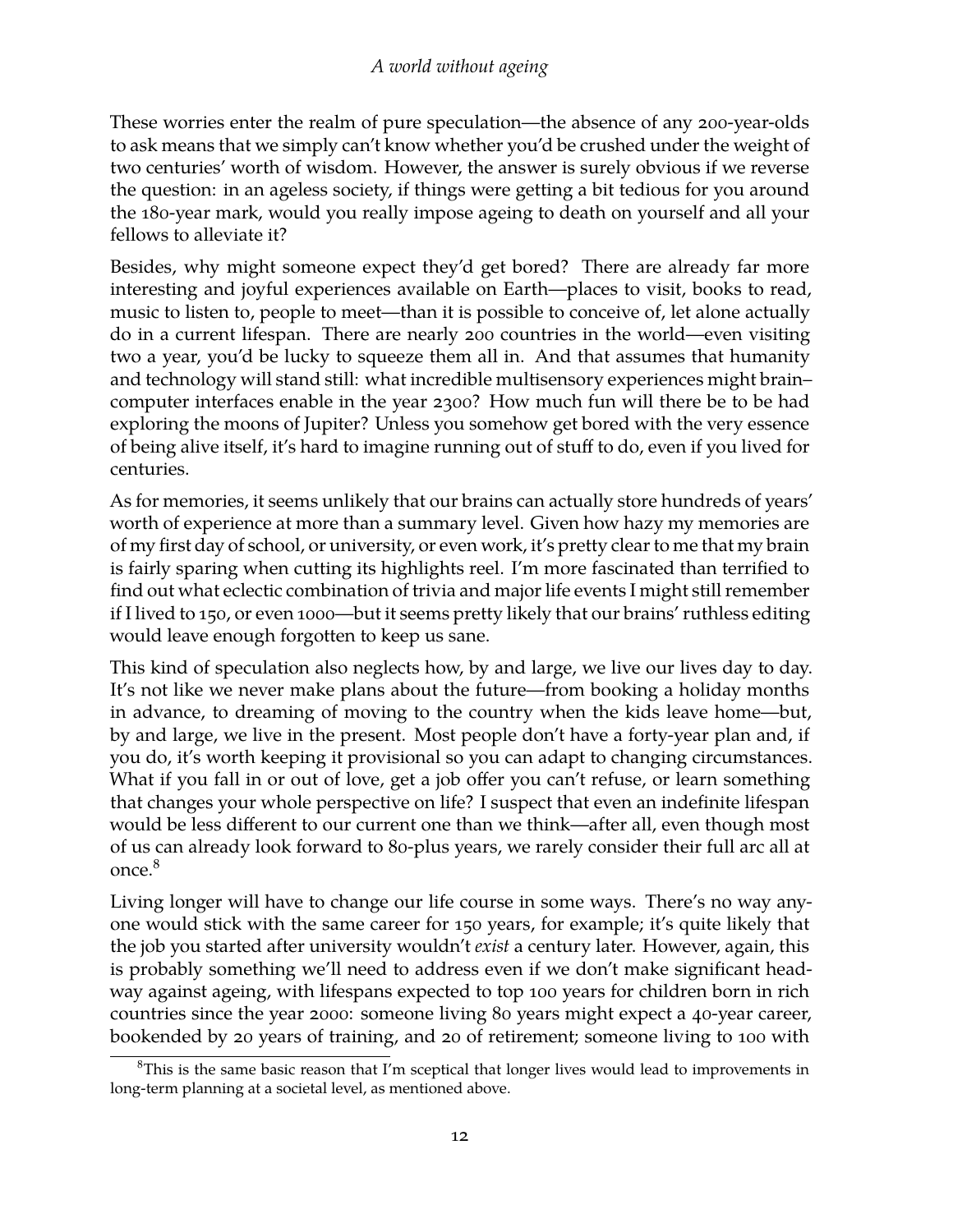a similar life plan would work for 60 years, and in a world where jobs and technology are moving far more rapidly than in the past. (I discuss the idea of periodic retraining and career changes in Chapter 1 of *Ageless*—and it also fits neatly with the idea of term limits discussed previously.) There are also obvious issues with the existing model of pensions and saving for retirement: retiring at 65 or even 80 might be economically untenable if people routinely retire for as long again. If we could live for 150 or 200 years, it's hard not to imagine a cyclical process interleaving work, retraining and periods of temporary retirement. Or maybe the robots will take all our jobs, leaving us to enjoy virtual reality and the moons of Jupiter?

And what about death itself? Curing ageing would extend our healthy lives—and mean that there was much less dying happening around us. How would a reduction in death alter what it means to be human?

Some people argue that death gives life meaning—a final end is what allows the beginning and middle before it to have context and purpose. Bluntly, I think this is nonsense. People may want to leave a legacy—a body of work, a happy family, a successful company or a life well-lived—but you don't need to die to do those things. It's not even obvious that death is an intrinsic motivator to succeed at them. When you last went for a promotion, asked someone out on a date, or did a good deed, did you do so because you knew that death was bearing down on you several decades hence? If anything, death could be construed as a demotivator—an incentive to cash out, stop striving, and spend a few years enjoying what you've earned before mortality overtakes you. Ageing doubles down on this, giving you the knowledge that one day you might be alive, but no longer capable of playing with your grandkids, travelling, or taking up a new hobby. The solution we've come up with for this is, of course, retirement. But deferring frailty and the end of life would free us to do more of what we want, at our own pace. If you want to save up and spend a few years 'retired' before going back to work in your 80s, why not? The idea that death gives life meaning sounds poetic, but it doesn't stand up to scrutiny.

In fact, I'd go further than that. Death is terrible. Every death is a tragedy. I would be unreservedly happy if there was less of it. I don't want to die, and nor do I want any of my family, friends, or indeed anyone else to have to do so any sooner than is absolutely necessary. I'm shocked by how controversial an opinion this sometimes seems to be. When someone dies, their personality, relationships, knowledge and wisdom all die with them. It is a tragic loss for the family, friends and community they leave behind. We do need to acknowledge and accept the phenomenon of death, but it's not necessary to twist logic and emotion and pretend it's a good thing. People rarely seem to make this argument in the context of war, car accidents, cancer treatment, or even any individual death ('I'm so glad she died—it really gave her life meaning'); but lots of people seem to defend death when discussing ageing.

Of course there are good reasons to be resigned to dying, as we saw in the surveys of desired life expectancy which I quoted at the start of this chapter. Whether struggling on in ill health, hugely dependent or in constant pain, given the current realities of age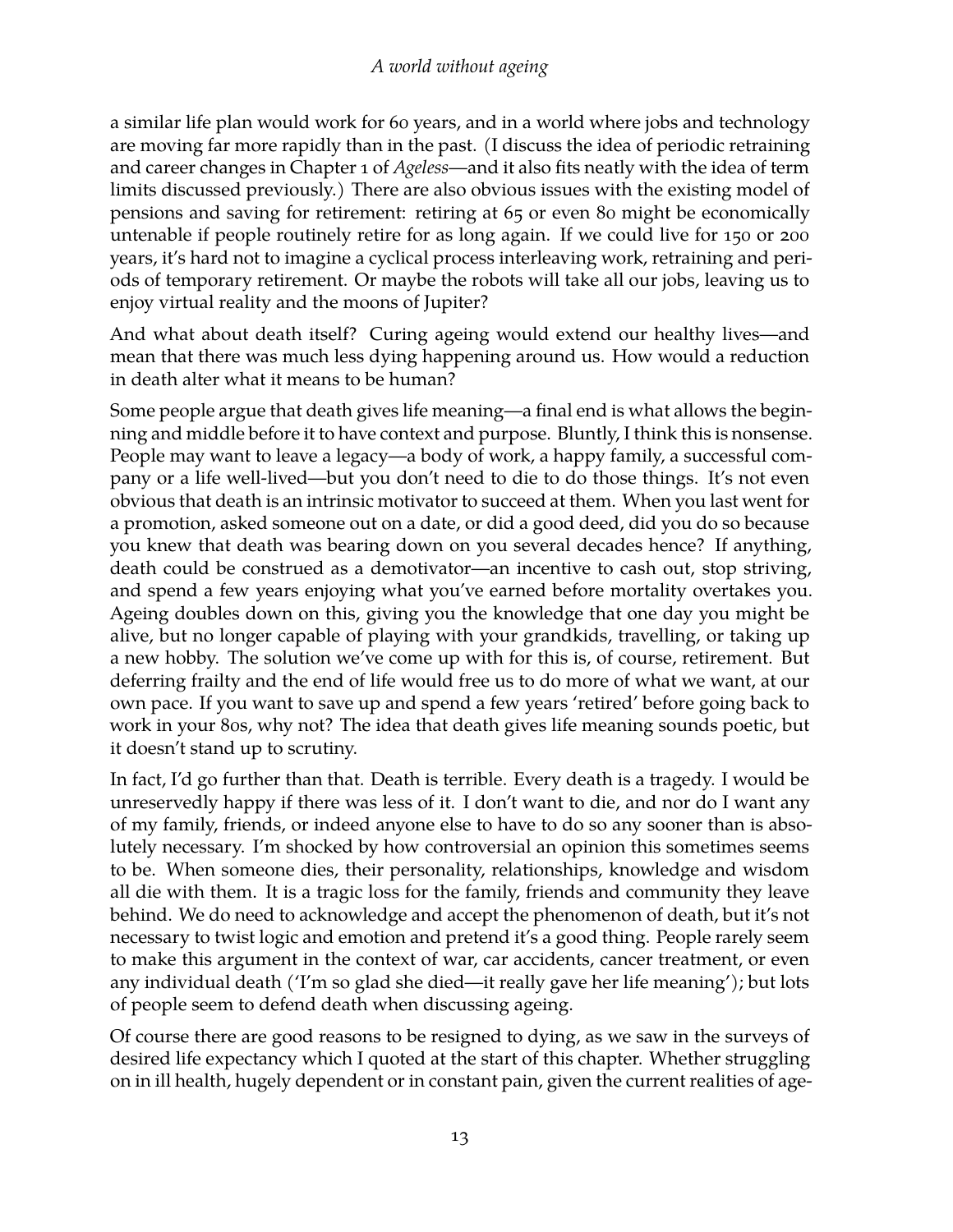ing, it's hard to blame anyone for eventually wanting life to come to an end. Dementia could be even worse, memories disappearing, forgetting those closest to you and losing the very essence of what makes you, you. And, if you are one of the 'lucky' few to survive into your 90s or beyond, your reward is watching your friends and loved ones suffer and die, eventually leaving you to struggle on, deeply isolated, to face ageing and death alone.

However, if we cured ageing, none of these would apply; you would be less frail, have less chance of illness and dementia, and so too would friends and family. If you were still young in body, sound in mind, and socially engaged, why would you want to die? It's possible that you still would at some point, but it seems arbitrary to argue that this desire would arrive on schedule at the upper end of current human life expectancy. And, even if you did one day want your life to come to an end, ageing surely wouldn't be the way you'd choose to do it.

There is a lot to discuss when it comes to the ethics of curing ageing but my biggest surprise in doing so has been how often the idea of curing ageing makes us defensive of the status quo. My goal in this chapter has been to help point to changes that are undeniably good. The most obvious is eradicating the single largest contemporary source of human suffering, but plenty of the 'side effects' could be positive, too: a larger population more able to flourish; help for countries both rich and poor to avert a demographic crisis; helping us value life more; and freeing up resources to reduce other causes of human suffering.

It's also worth pointing out that clinging to the status quo is futile. We often tend to assume that life in the future will look pretty much the same as it looks now, just with slightly faster computers and bigger TVs. When we do attempt to envision future technology, we are catastrophically bad at it: for all the predictions of flying cars, silver jumpsuits and moonbases, virtually no-one anticipated the smartphone, at once more mundane and more transformative. Who knows what innovations will make our world unrecognisable over the next century? Or what social, economic and geopolitical transformations we might go through in the intervening time? Imagine trying to explain how we got to the present day to a time traveller from the 1920s. I suspect if you were put in suspended animation until 2122, youthful-looking 150-year-olds wandering around would be one of the less alien changes. And, if you do live through the ageing revolution, I suspect you'll acclimatise so seamlessly to the improving status quo that it might be almost imperceptible.

Curing ageing would change and vastly improve what it means to be human. But, once it's cured, preventative anti-ageing medicine will seem as familiar as cars, computers and air travel do now, and it will be just as hard to imagine a world before it. The annual check-up with our gerontologist will be as normal as a visit to the dentist; we'll wash down healthspan-enhancing pills and supplements with a gulp of morning coffee; a once-a-decade hospital stay for a stem cell infusion will seem serious but routine, more like giving birth than open-heart surgery.

Technological progress has always caused social change, but societies grow and adapt,